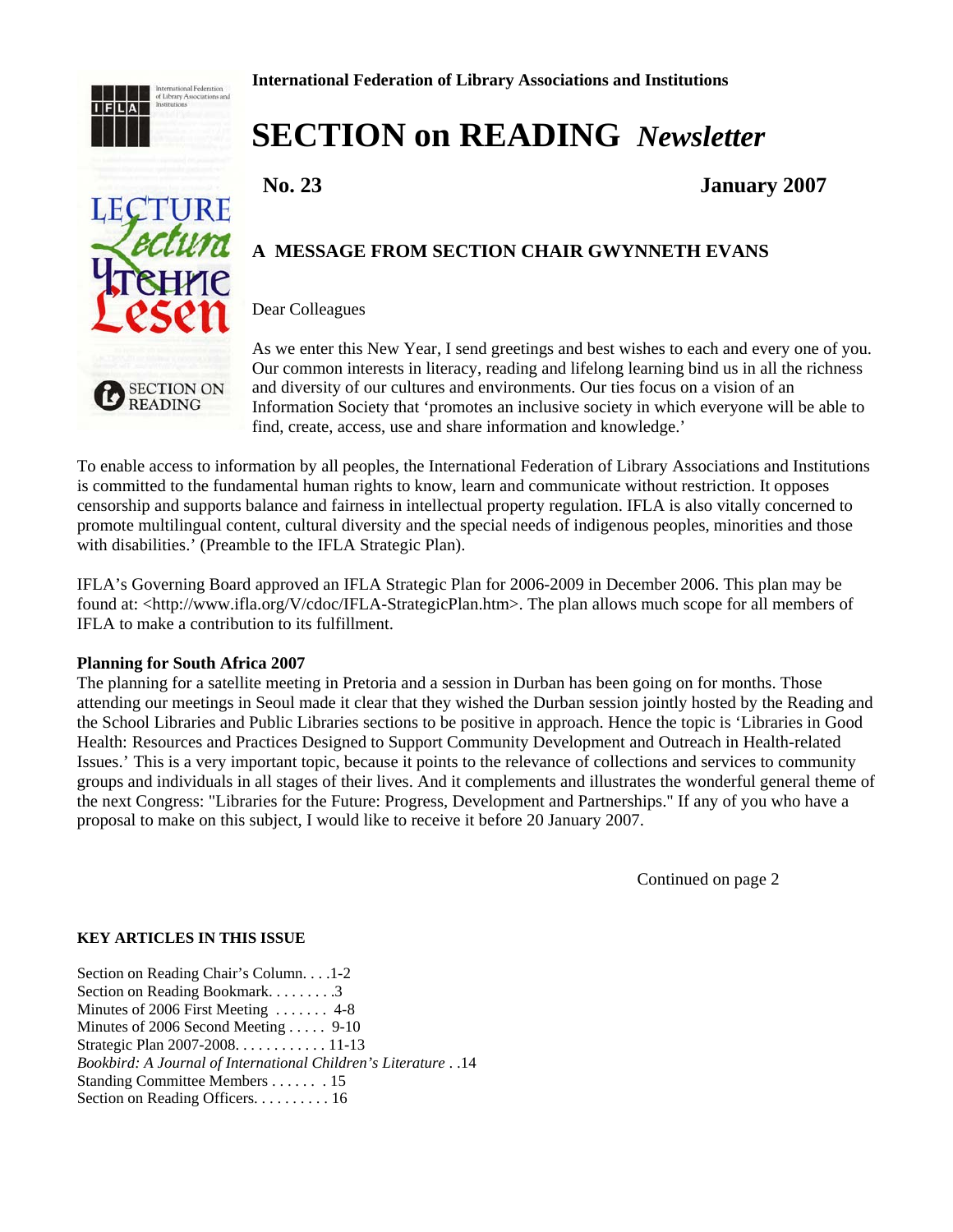#### **Chair's Message continued**:

The satellite conference will take place in Pretoria. Its theme is: "Multicultural Library Innovative Services For All" with special reference to literacy, learning and linguistic diversity. There is a great deal of scope for members of the Reading Section and others. Please check the instructions and the deadline for submission of proposals at: <http://www.ifla.org/IV/ifla73/satellite-en.htm>.

Our Division VII is planning a session entitled: "The Internet, libraries and the changing information behaviour: perspectives from research and education." If you know people who have done research in this area, please let them know of the opportunity to present at this session

Part of the planning for South Africa is focused on the participation of our partners: the members of the International Board on Books for Young People (IBBY) and the International Reading Association (IRA). Those two associations bring authors, illustrators, publishers, teachers and literacy agencies to the table and allow us to share our common goals and concerns. We encourage you to come to know and work with members of these organizations at the local and national levels.

#### **Research with IRA and IFLA**

In January, I shall be sending some of you questionnaires that a team from the IRA and IFLA has developed to identify the success factors of a literate society. We very much hope to have the responses and views of people in every part of the world. I am counting on you for your input.

#### **UNESCO and IFLA**

UNESCO and IFLA are working together on a number of strategic issues: library statistics; post WSIS issues and action lines; Information for All Programme (IFAP) including many sub-themes related to digital libraries and preservation; information literacy; intellectual property issues; and multicultural diversity. These specific issues relate to some of the priorities that face governments, cultural and educational institutions and libraries in an interconnected, globalized world where coordinated effort in policy and standards at the multinational, international and national levels is needed. They do not reflect an abandonment of the ongoing concerns for literacy and reading identified through the Decade of Literacy to 2012.

#### **Nominations in 2007**

All institutional and association members of the Reading Section are encouraged to consider nominating someone to the Reading Section Standing Committee. If you have vote but no candidate (because there is already a person from your country on the committee, for instance) please write to me at: **gwynnethevans@sympatico.ca**. The deadline for all nominations is 7 FEBRUARY 2007. Please check the letters that your association or institutional members have received. In the summer of 2007 at Durban, there will be the election of officers for the Reading Section Standing Committee.

#### **Last but not Least – A New Bookmark!**

This autumn, the Reading Section had a bookmark printed and laminated in English to use as promotion for the Section's activities and accomplishments. It is on the Web site at:

<http://www.ifla.org/VII/s33/pub/s33-bookmark.pdf>. (See also page 3 of this newsletter).

We now need some translators to render the contents into the IFLA languages. By the way, the Strategic Plan is being translated into the IFLA languages by the end of January and Chinese and Arabic have been added to the list of IFLA languages.

We do want to know what you are doing and what progress is being made in your countries around literacy, reading and lifelong learning. Please let the officers know.

Gwynneth Evans -Chair, Reading Section and Division VII, Education and Research#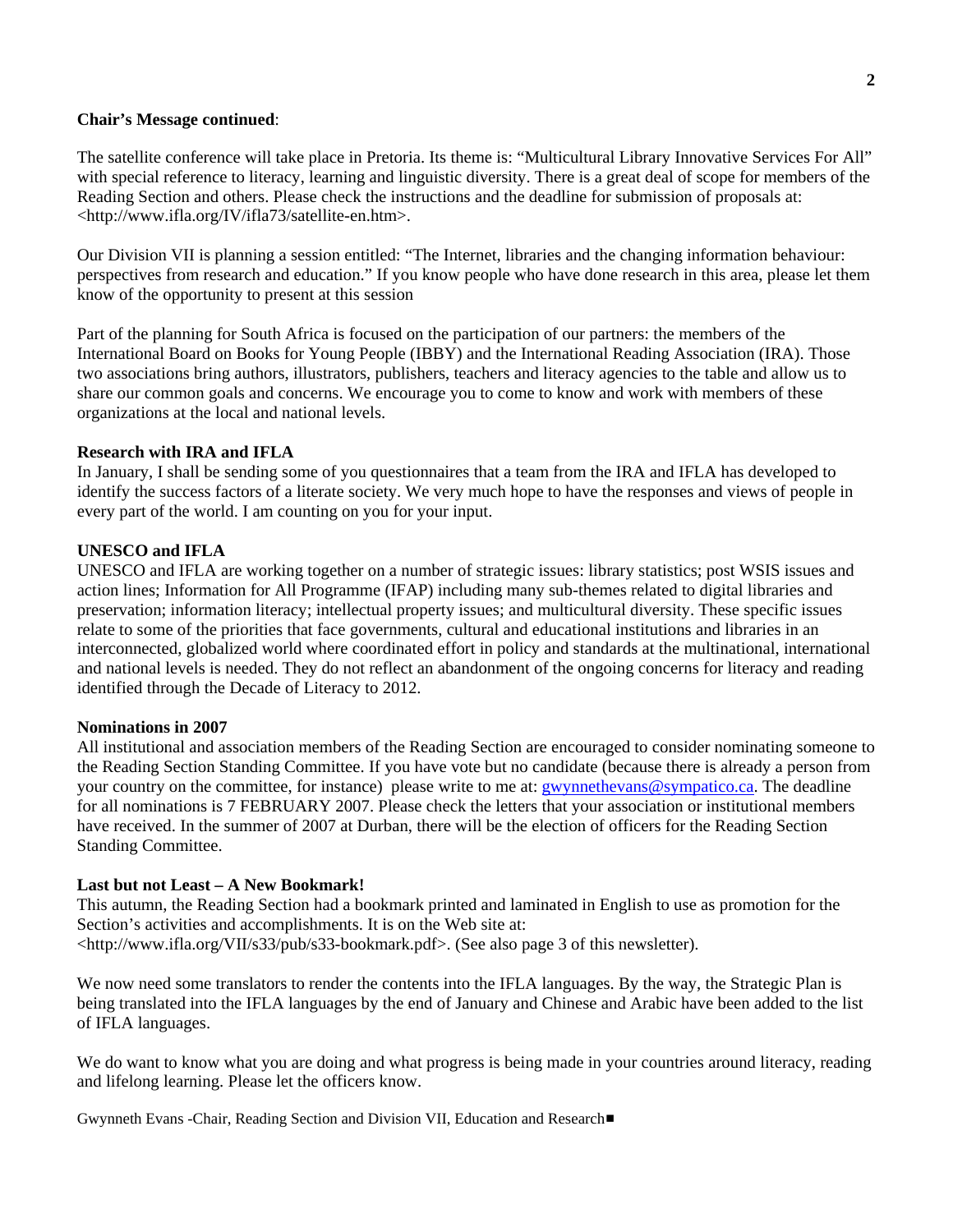# **The Section on Reading Bookmark**

#### **What is the Reading Section?**

The Reading Section provides a focal point for the study and discussion of literacy, reading and readers. It aims to stimulate leadership, research, good practice, information and exchange on the role of libraries in these issues. Through discussion, conferences, publications, website links, partnerships, training and special projects, the Section examines these activities within the cultures of both print and electronic media and seeks to understand and support the basic rights and approaches of all citizens to access to information, knowledge and works of the imagination for personal and community learning, enjoyment and development.

#### What has the Reading Section achieved?

Find copies of the following on our website:<br>http://www.ifla.org/VII/s33/index.htm:

- · Celebrate Reading Worldwide: An Interactive Calendar of Children's Reading Promotions
- · International Reading Survey: Presentation of Findings
- · Guidelines for Library-Based Literacy Programs: Some Suggestions (Translated into several languages, including French, German, Spanish, Portuguese and Russian)

#### What does the Reading Section do?

We publish:

- A Newsletter twice a year
- . All the papers delivered at the Reading Section's Sessions at the World Library and Information Congress are combined in Conference Papers 1994-2006 (Several of the recent papers are translated into some of the IFLA languages)
- · Minutes of meetings, plans and reports

#### We share information, knowledge and experience:

- · We host sessions and conferences, often with other sections
- · Links to interesting research, publications and websites, including IFLA partners: the International Reading Association (IRA) at: www.reading.org

and the International Board on Books for Young People (IBBY) at: www.ibby.org

#### What is in progress?

- · More reading surveys
- · A publication on reading promotion is being published in English and Russian
- · International comparative research on the hallmarks of literate cultures with IRA
- · Sessions at the World Library and Information Congress in Durban (2007), Quebec City (2008) and Milan (2009)
- · Support for publishing in local languages and training in reading promotion and bibliotherapy are being planned with our partners.

#### How do I join?

Membership in IFLA is open to associations nd institutions; affiliation is open to individuals nd students. For further information, please ontact:



Membership Manager, **IFLA Headquarters** P.O. Box 95312 2509 CH The Hague Tel.: +31-70-3140884 Fax: +31-70-3834827 e-mail: ifla@ifla.org website: www.ifla.org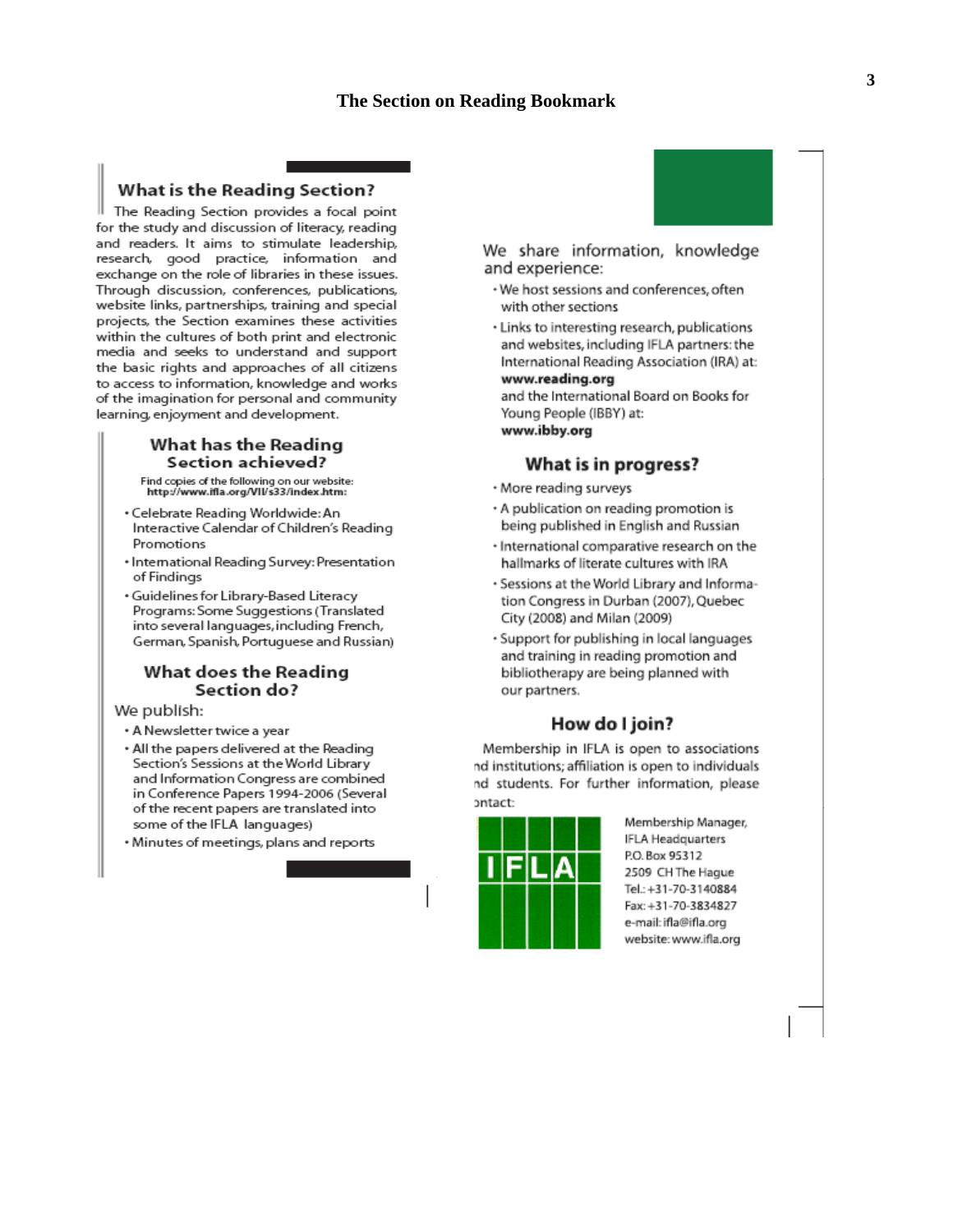# **SECTION ON READING MINUTES OF THE FIRST MEETING OF THE STANDING COMMITTEE Seoul, Korea - 19 August 2006**

## **Present:**

*Standing Committee Members:* Gwynneth Evans, Leikny Haga Indergaard, Alec Williams. *Associate Members:* John Cole, Briony Train *Other participants:* Nafisah Ahmad (Malaysia), Alim Garga (Cameroon), Samia Kamarti (Tunisia), Ahmed Ksibi (Tunisia), Adolfo Rodriguez (Mexico), Eric Weber (France).

# **1. Introduction of Members, and apologies for absence:**

Gwynneth Evans welcomed all participants, who briefly introduced themselves. Apologies had been received from Elke Dreisbach, Lisa Krolak, Mariétou Diongue Diop, Gertrude Mulindwa, Martine Jan, Jérémie Desjardins, Valeria Stelmakh, Maureen White and Jofrid Karner Smidt. Cindy Lombardo had resigned from the Reading Section in last year for personal reasons.

# **2. Approval of the Agenda:**

The agenda, as printed in Newsletter No. 22 (August 2006), was approved. (*Proposed* by Leikny Haga Indergaard, and *Agreed*)

# **3. Approval of the Minutes (Oslo Conference, August 2005):**

The minutes were approved (*Proposed* by Alec Williams, and *Agreed*) *(The original agenda order of items 4 and 5 were reversed in the meeting)* 

## **4. Report from Chair:**

Gwynneth Evans reminded delegates about security at the Conference Opening Ceremony (Sunday 20 August), and brought to their attention the 'Hearing' session on Sunday 20 August that related to proposed changes in sections. The main changes proposed were:

- That sections should comprise at least 50 members
- There should be 10 members on Standing Committees
- Sections not meeting these criteria could form Special Interest Groups

Gwynneth appealed for as many members as possible to attend the Hearing, and stressed its importance to the Reading Section

Gwynneth Evans also drew members' attention to the meeting with UNESCO, and to our own section's Open Session, held in conjunction with the Libraries for Children and Young Adults Section, at which Briony Train and Eric Weber would be speakers. An English translation of Eric's paper would be available. The other joint session would be on 23 August at 2pm, and would comprise a visit to the National Library for Children and Young Adults, with some storytelling.

Other items about which Gwynneth reminded members included:

- The Bill and Melinda Gates Foundation's Access to Learning Award event on Monday 21 August

 - The joint meeting with IBBY and IRA representatives, to progress the Zagreb Memorandum of Understanding about literacy projects.

 - IFLA's overall Strategic Plan -draft emailed to sections 7 July and on the IFLA Web site at: <http://www.ifla.org/V/pr/IFLA-Strategic-Plan\_Draft-June2006.pdf> .

## **5. Review of the Section's Strategic Plan 2006-7 (see Newsletter No. 22, pages 12 - 13):**

Gwynneth Evans gave an update on all the points of the Strategic Plan *(numbered references are to paragraphs in the plan – see Newsletter for full description*) Continues and the plan – see Newsletter for full description)

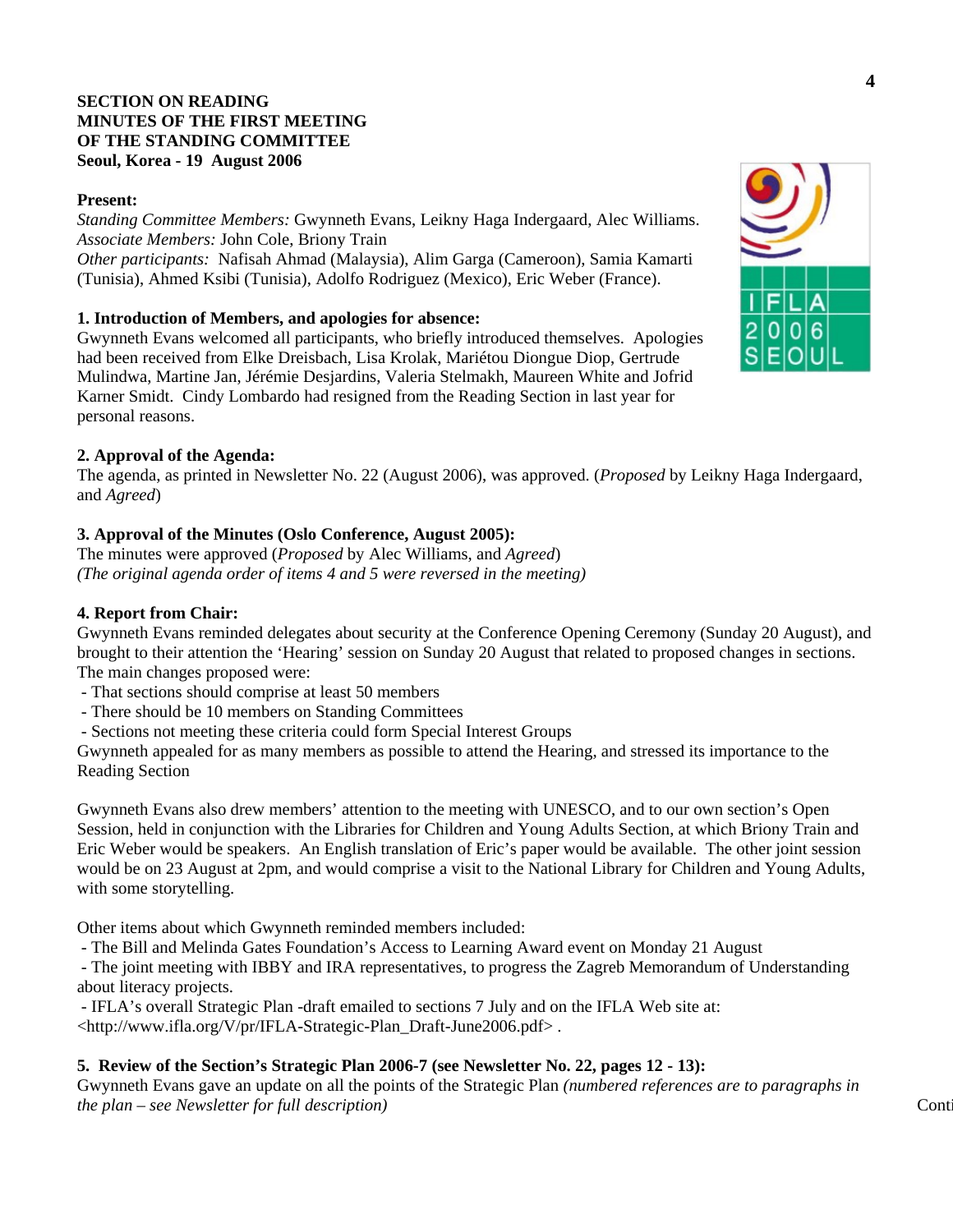#### **First Meeting Minutes continued**:

a) (1.1) The brochure *Library-based Literacy Programs: some practical suggestions* continues to prove useful to many libraries. It is on the Reading Section Web site in French, German, Spanish, Russian, Portuguese and Farsi. b) (1.2) Plans for marking the UN Decade of Literacy continue, via the IFLA/IBBY/IRA Memorandum of Understanding – see also paragraph 1.3 of the plan.

c) (1.4) John Cole gave an update on the expansion of the Russian "Book Centers" project. With support from the Pushkin Foundation, there are now 36 such centers.

d) (1.5) Web site developments are noted as part of Briony Train's report, below.

e) (2.1, 2.2) The Reading Events and Celebrations work is continuing.

f) (2.3) The Open Session was scheduled for Monday morning 21 August, and a good audience was expected.

g) (2.5) The publication of last year's Pre-conference Event had been delayed following the sad news of Anne Clyde's death. Details of the proceedings are on the IASL site, and a link to the page is already included in the Reading Section's own site (see under '2005' at <http://www.ifla.org/VII/s33/papers.htm>)

i) (2.6) John Cole reported. The English and Russian bilingual handbook with good ideas for reading promotion is now scheduled for publication in December 2006. Well illustrated, it includes examples from Russia, the USA, and the UK. Funding has been obtained from the Center for the Book, the Pushkin Foundation, and the British Council. It will be entitled: *Building Nations of Readers.* He also reported that there had been an exchange of nationals between Russia and the USA in connection with book festivals. Mrs. Putin, like Mrs. Bush, is very interested in authors, book festivals and reading.

Alec Williams expressed a wish to see some of the more innovative rural promotion projects reported on in future, and Gwynneth Evans mentioned a Canadian-produced DVD on isolated or remote libraries and two books on reading. The information promised at the meeting is found at the end of the minutes. (See page 8 of this *Newsletter*.)

j) (3.1) Elsa Ramirez is working on a census of good practice on the promotion of reading in Latin America. (Items 3.2 – 3.3 of the plan are covered in the Information Officer's Report, below.)

k) (3.4) The proposed joint research project with the IRA (on identifying the hallmarks of literate societies) was discussed. Gwynneth Evans reported on progress, noting that email conversations had been ongoing about this topic, and comments would be welcome, These can be submitted via the Global Learning Portal, at www.glp.net, using 'IRA-IFLA' as an activation code. If Reading Section members are interested in joining the discussion, they should e-mail [gwynnethevans@sympatico.ca](mailto:gwynnethevans@sympatico.ca) and also follow the instructions on  $\ltminus$ http://www.glp.net> and join the Culture of Literacy Discussion Group.

# **6. Report from the Treasurer:**

Gwynneth gave a summary of the section's financial position, and also brought up the topic of increasing the section's membership, suggesting a bookmark in different languages. Funding is available for an initiative such as this. Members endorsed the idea of a bookmark and Gwynneth will design something before the end of the year.

## **7. Reports from the Secretary, the Information Officer and the Newsletter Editor:**

#### *From the Secretary:*

Alec Williams reported on his contribution to planning the Joint Open Session; he had been asked to chair the second half of this session. Alec also reported on current membership of the Reading Section, noting that Cindy Lombardo had now left the committee.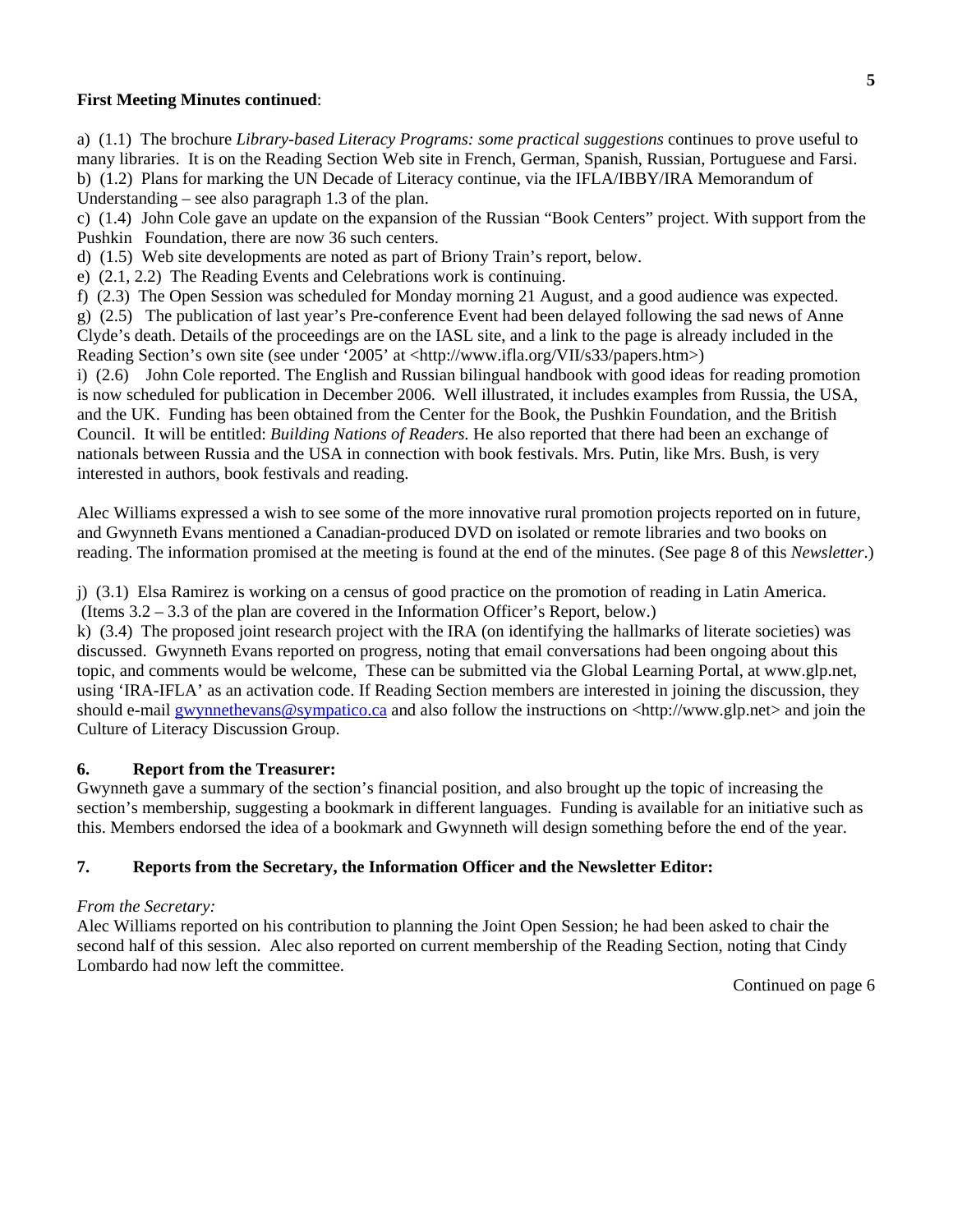## **First meeting minutes continued:**

#### *From the Information Officer:*

Briony Train reported on activity in connection with the section's Web site. She had added regularly to the site throughout the year, which now includes:

- Conference Papers from the 2005 Oslo Conference
- Minutes from meetings
- The Annual Report
- The Strategic Plan, 2006-7
- Newsletters

 - A Russian translation of the section's *Library-based Literacy Programs: some practical suggestions* publication. In addition, she had removed out of date links, and added a number of new ones.

Briony asked members to look for any gaps, and to let her know any content that could be added. In particular, she asked for any news of research on reading, in two types:

- Publications (any journal articles or books that can be recommended)
- Reading Research Reports

Items in languages other than English are especially welcome.

#### *From the Newsletter Editor:*

John Cole thanked Briony on all her work on the Web site, and confirmed that with help from Maurvene Williams from the Center for the Book, all newsletter issues are now up on the site.

#### **8. Section Projects:**

Gwynneth Evans had referred earlier to the *International Reading Celebrations* project, and the IRA/IFLA research on 'Cultures of Literacy' (see 5k, above), so she opened a discussion on the proposed open session for the 2007 Durban conference. This would be a session arranged between three sections – Reading, School Libraries, and Public Libraries – and would focus on health, particularly HIV/AIDS. Contributions from those at the meeting included the following:

*-Eric Weber:* Eric had visited a lot of African countries, and the book provision contrasted starkly with developed countries – 3,000 books per reader in France, for example, compared with less than 10 books per reader in Frenchspeaking African countries. This is the essential issue – the sheer lack of numbers of books. Eric felt that HIV/AIDS alone was too narrow a focus for the session.

-*Ahmed Ksibi:* Why are we talking about AIDS? We need a more positive spin to this session – local publishing successes, for example.

-*Samia Kamarti:* There is a huge shadow between statistics and actual practice. Africa is an immense continent, and no one reality is correct.

-*Adolfo Rodriguez:* Reality certainly differs a great deal between different regions of Africa and even parts of one country, as he knows from his own nation, Mexico.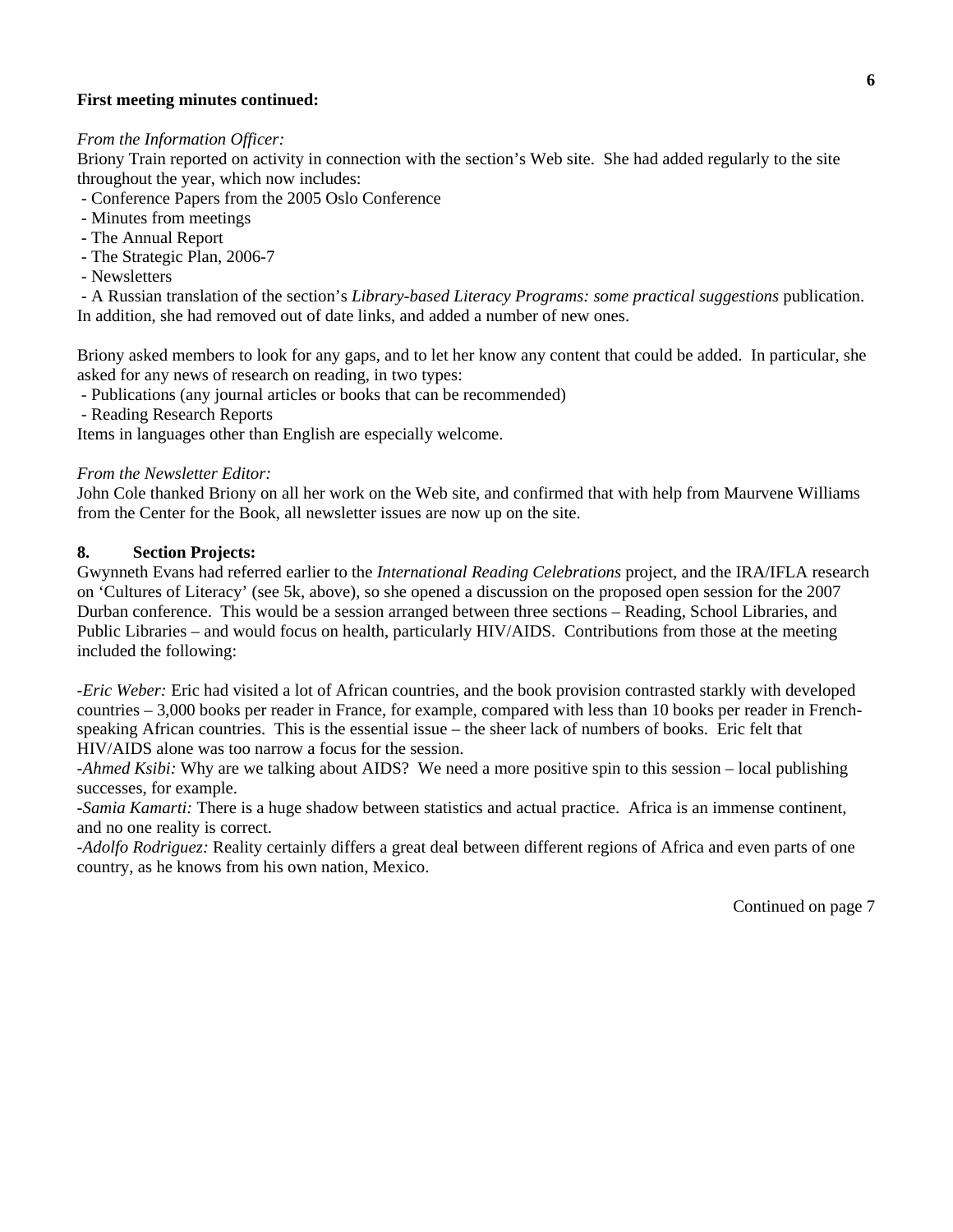#### **First meeting minutes continued**:

*-Eric Weber:* One measure to use in making comparisons is the amount of funding each country's government gives to reading promotion, because every country in sub-Saharan Africa has a different approach.

-*Alec Williams:* Figures on books in libraries and schools, if available, may also be a measure.

-*Samia Kamarti:* As well as simply funding, it's important to have commitment, inspiration, and training.

-*Alim Garga:* Inclusion could be a possible theme for Durban.

-*Gwynneth Evans:* Since three sections combining would make a generous time allocation, HIV/AIDS could become a sub-theme, in the context of the other points mentioned, bringing in local publishing, school/public library partnerships, and families. Development, progress and partnerships (the general theme of the Durban Congress) could be a way of structuring the session.

This conversation was useful for those meeting with the other sections to plan the Durban session.

#### **9. Programme for Seoul:**

The 'Family Reading' joint open session, together with Libraries for Children and Young Adults (see earlier mention in Item 4 above), had come together well. General papers would begin the session, followed by a break for storytelling, arranged by Young Sook Song. The second half would be devoted to shorter case studies, and Ingrid Bon, from the Children Section, would chair the final question session.

#### **10. UN Literacy Decade: Continuing involvement:**

The section was continuing to play a part in this, mainly through the IFLA/IBBY/IRA Memorandum of Understanding, and Gwynneth Evans once again reminded members of the meeting on 22 August, when she would chair a discussion on how to move this initiative forward.

#### **11. Section Membership**

Gwynneth Evans reported that the Section's membership currently stood at around 70, but that there was a great need to recruit more, both to the section and the Standing Committee itself.

Leikny Haga Indergaard offered to recruit within Scandinavian countries, and Nafisa Ahmad offered to ask her organisation (the National Library of Malaysia) to sponsor her as a Standing Committee member.

Alim Garga spoke enthusiastically about how the Reading Section could help his own and other African countries.

Letters will go out from HQ to those associations and institutions eligible to nominate persons to Standing Committees and the present officers will concentrate on increasing the numbers of Standing Committee members over the next months.

# **12. Any Other Business: Sharing Good Ideas: A conversation among all the participants**

a) John Cole mentioned a popular idea in Russia: a "literary train" which traveled through a portion of the country promoting reading, books and local authors.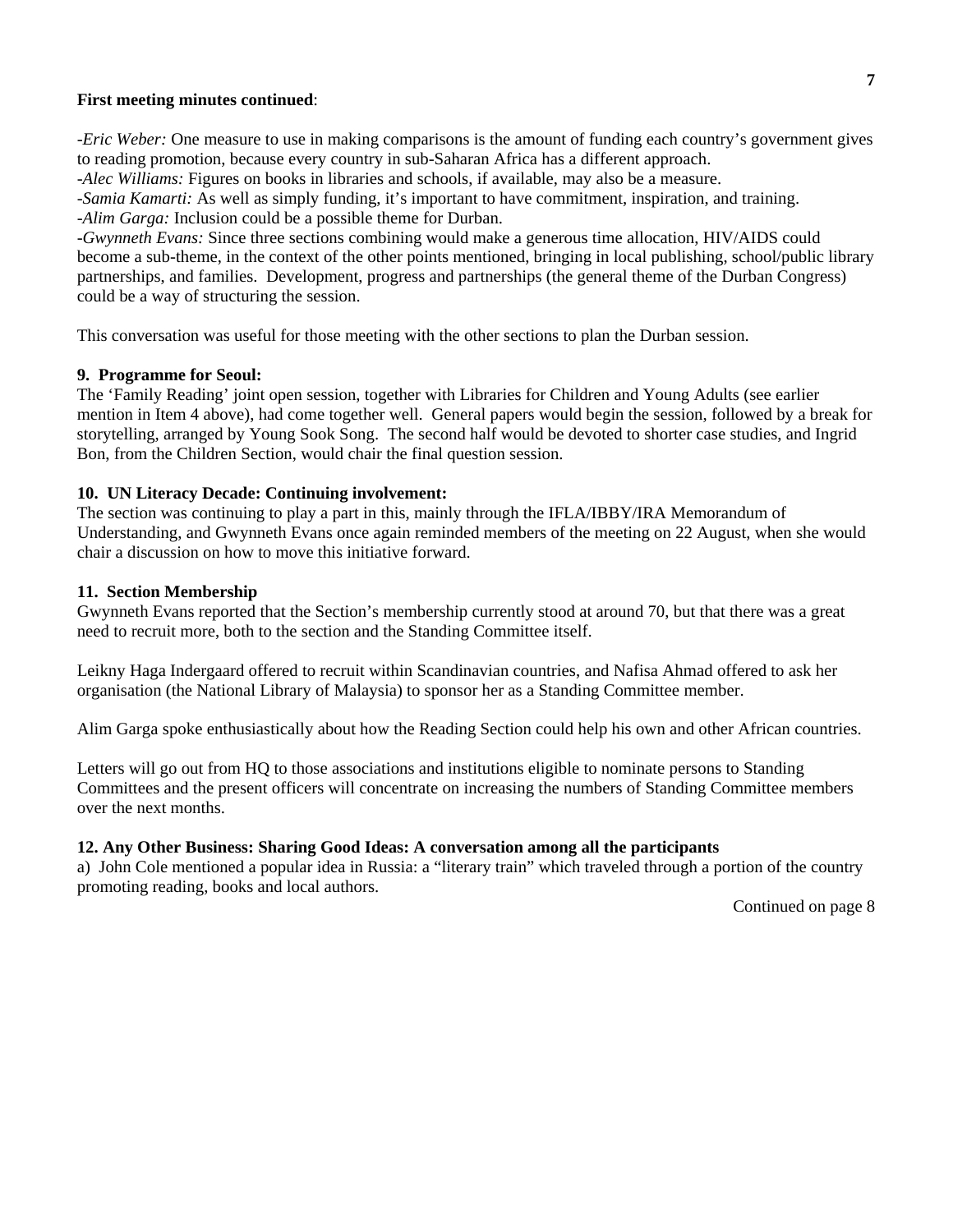#### **First Meeting Minutes continued**:

b) Nafisa Ahmad reported on a booklet produced by the National Library of Malaysia, about promoting reading in the family. This had been done as part of their National Reading Campaign, a campaign which also included pressure to create libraries in rural areas. This 'Rural Area and Reading Programme' involved libraries getting two PCs, and children keeping a record of books they read, with a competition for those who read the most. More information about this is available through the reading portal of their Web site (see  $\langle$ http://www.pnm.my>)

c) Gwynneth reported on a school at Rankin Inlet, Hudson Bay, Canada, which was acting as a dual-use library. A professional storyteller and writer had taken the lead in an interesting storytelling project and other events had been organized. See <http://www.worldlit.ca/kamac2c\_rankin2004.html>.

d) Leikny Haga Indergaard reported on a 'Sport and reading' project to enthuse boys, who were proving difficult to motivate (as elsewhere!). Footballers were involved, as role models, and visits to stadiums had been arranged.

e) Alim Garga reported on a project in which the best students were given prizes at the end of the school year. These prizes were all books, in an attempt to encourage children to keep reading for pleasure.

f) John Cole reported on the 'Letters about Literature' initiative, which encourages young people to read, be inspired and write to an author - past or present - who has somehow changed their view of the world or of themselves. Last year, over 48,000 letters were sent from schools; each state chooses a winner, who is then considered for the national winner. Commercial sponsorship has been secured, so that the seven short-listed winners can be brought to the National Book Festival. See: <http://www.loc.gov/letters>.

g) Gwynneth Evans reported on a Canadian Summer Reading Programme, which has received financial support from a large banking group, Toronto-Dominion Bank Financial Group. The partners are Toronto Public Library for the content (then translated into French). Libraries across the country are free to join the Summer Reading Club, receive the materials and manual with ideas and tailor the programme to local needs. The Web site is: <http://www.td-club-td.ca>.

#### **13. Close**

The time being finished and there being no other business, the meeting closed, with thanks to all participants. *Alec Williams*  October 2006

\*\*\*\*Information from Gwynneth Evans

Ruurs, Margriet. *My Librarian is a Camel: How Books are Brought to Children around the World*. Honesdale, Penn.: Boyds Mills Press, 2005. 32 pages.

Winter, Jeanette. *The Librarian of Basra: A True Story from Iraq*. New York: Harcourt Books, 2004. (unpaged)

Francescutti, Paul. 'Remote Access: Distant Libraries of the World'. See: <http://www.remoteaccess.ca>.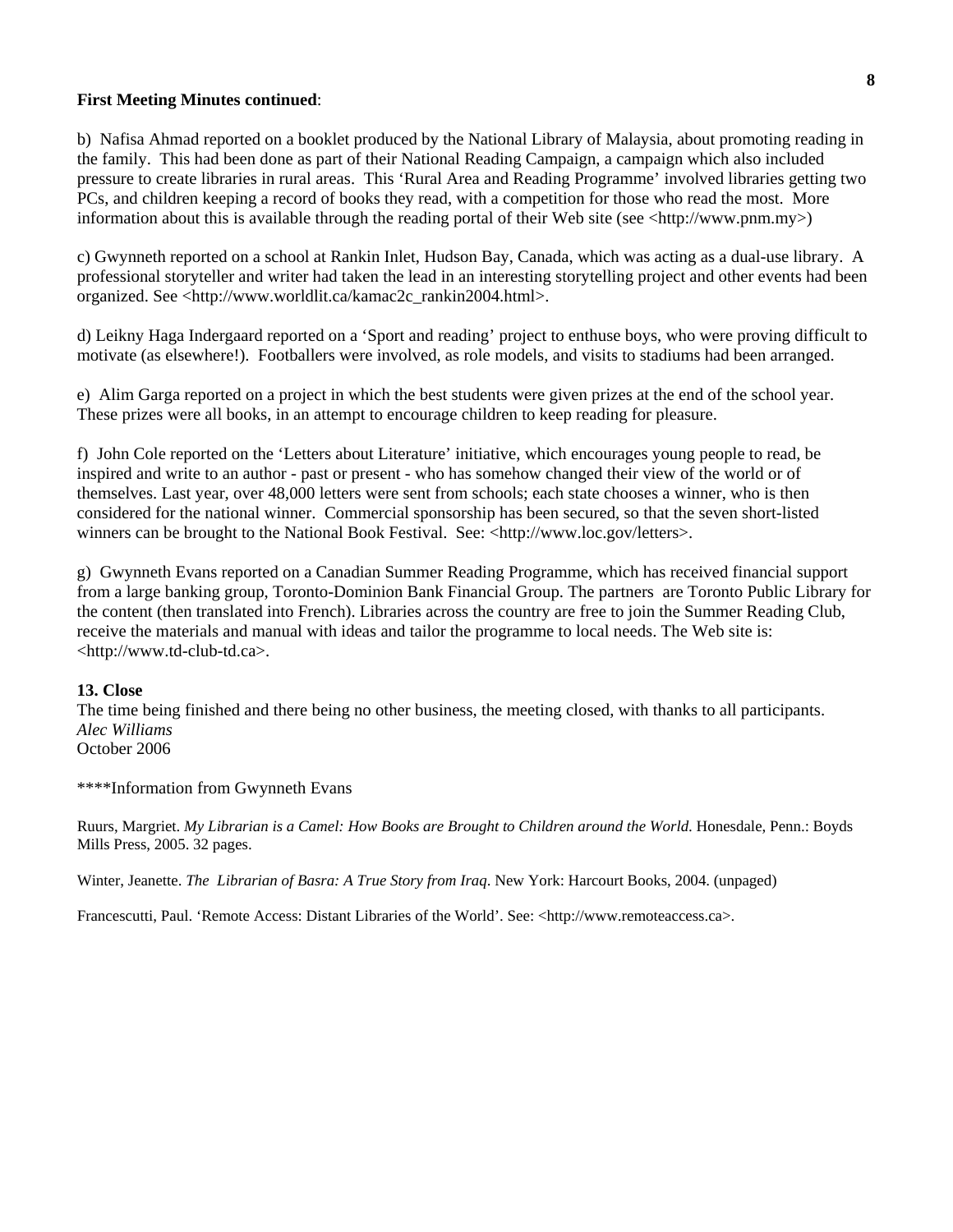# **SECTION ON READING MINUTES OF THE SECOND MEETING OF THE STANDING COMMITTEE Seoul, South Korea - 27 August 2006**

#### **Present:**

*Standing Committee Members:* Gwynneth Evans, Maria Vedenyapina, Leikny Haga Indergaard *Associates:* John Cole

*Visitors:* Samia Kamarti (Tunisia), Ahmed Ksibi (Tunisia), Nafisah Ahmad (Malaysia).

**Regrets:** Those from the first meeting (noted in the minutes of 19 August) plus Briony Train and Alec Williams who had left Seoul on Thursday evening.

# **1. Introduction of Members and Visitors**

Gwynneth Evans welcomed all participants, who introduced themselves.

# **2. Debriefing on the Open Session:**

A total of 319 people attended the Section's Open Session on 21 August. The papers given from the Reading Section were on a broad level of research and practice, and there were 4 case studies. We have many translations of most papers. Asia was very well represented in the session – and there was a surprise: storytelling and some red bean soup, supplied by our hosts. All the papers are on the IFLA Web site (see:

<http://www.ifla.org/IV/ifla72/Programme2006.htm>). Scroll down to Session 81.

# **3. Debriefing on the Storytelling Session**

Story Showcase and Korean Picture Book Exhibition: the Historical Review - a Storytelling Programme accompanied by the Exhibition of Korean Picture Books.

A total of 84 people participated at this session in the National Library for Children and Young Adults. It was a new, hi-tech and very bright library, with nice exhibitions.

# **4. Selection of Paper for possible publication in the** *IFLA Journal***:**

The Section Officers proposed that the paper from Eric Weber: " Ameliorer l'intégration de la lecture publique dans les politiques culturelles des pays francophones en développement ", should be put forward. This was *agreed.* Gwynneth Evans will notify Ivanka Stricevic from the Services to Children and Young Adults Section and the editor of the *IFLA Journal*.

# **5. Discussion of programmes for Durban 2007:**

*Pre-Conference Pretoria, 2007:*

Gwynneth Evans informed the group about the Reading Section´s (RS) plans for a Pre-Conference in Pretoria together with the Multicultural Section (MS) and the Children and Young Adult Section

(CS). The theme for the Pre-Conference is: *Innovative Multicultural Services for Children, Young Adults and Adults with Special Reference on Literacy, Learning, Linguistic Diversity and Reading.* CS and RS will make links with IRA and IBBY to encourage people from our sections and our partner organisations to propose papers on the theme. Gwynneth will send us updates of the conference plans.

## *Conference, Durban 2007*

The Open Session in Durban will be together with the Public Libraries Section, The Section of School Libraries and the Reading Section – and will be a 4-hour session. The theme will be: "Libraries and good health: programmes to support community building and outreach.

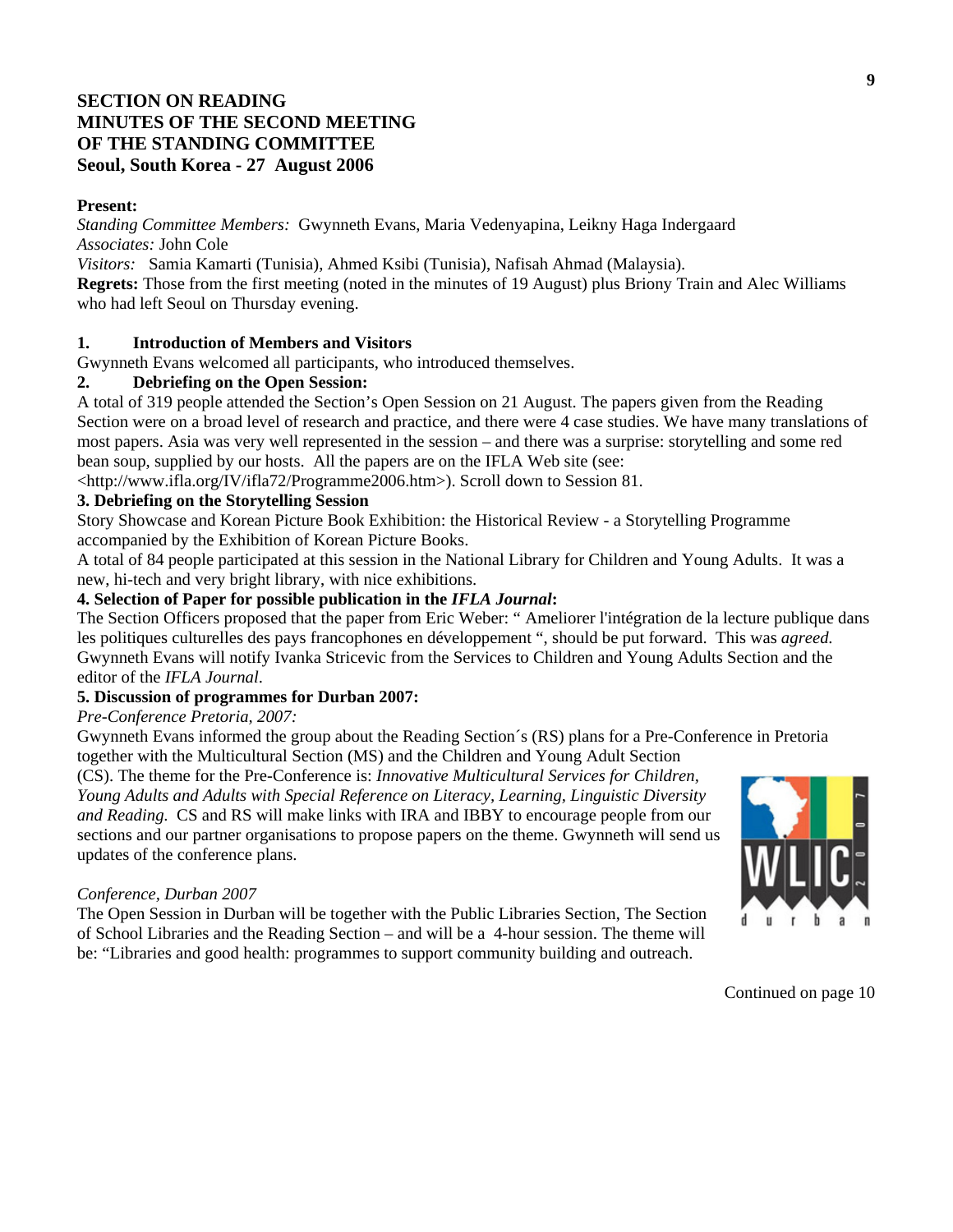#### **Second Meeting Minutes continued**:

The conversation in the first SC meeting assisted Gwynneth and Alec in contributing to the programme planning. We will invite NGO´s, IRA and IBBY to participate. The members of the Committee will learn more as the Call for Papers is issued.

The meeting on the IFLA/IRA/IBBY Agreement allowed many IFLA members to become aware of what was happening to implement the partnership especially as we planned for Durban.

#### *Conference Quebec 2008*

The WLIC in 2008 will be in both French and English. There will be a pre-conference in Montreal with the Public Libraries Section and this may give Reading an opportunity to do something related on the promotion of reading.

#### **6. Development of Section Priorities, 2006-2007:**

Gwynneth Evans conducted a discussion of priorities for the persons present:

Cooperation with NGO´s like "Friends of the book". Most of the nations in Africa have such organizations

National Reading campaigns in Malaysia, U.K, Russia and Norway

2007 – National Year of Reading in Russia.

The Reading Section's Guidelines for Literacy Programmes is translated to Russian.

An internet portal "Reading 21" combines the interests of the professionals and young readers.

 The Library of Congress cooperates with Pushkin Library in Russia (and the British Council)– a Best Practice in Reading Promotion book will be published in Russian and English in autumn 2006. This is a result from cooperation within the Reading Section.

On the IFLANET - on the Reading Section's site (<http://www.ifla.org/VII/s33/>) there are some articles which study the factors that influence reading within a society.

## **7. Section Reviews and Status on the Process**

The Reading Section has about 70 members, but not enough members of the Standing Committee. The date for new elections is in February 2007. The members will make contact with their own countries and other countries, where they are known, to get new SC members . We are very happy that Samia Kamarti will join the section. Leikny will make contact with the Netherlands, Denmark, Sweden and Finland. Nafisah Ahmad will talk to her colleagues in Malaysia and Indonesia, Gwynneth and John will make contact with Latin America, USA and Canada. Maria will promote the Section to Russia and the Eastern part of Europe. And we all will encourage outgoing members from the Children's Section to go to the Reading Section.

## **8. Follow-up to the IFLA/IBBY/IRA Agreement Meeting**

IFLA signed a Memorandum of Understanding between IFLA, IRA and IBBY on promoting reading, producing children´s books of good quality and encouraging production and distribution of books in different local languages. The Reading Section will invite IRA and IBBY to our next meeting in Durban and to the pre-conference that we are joining with Children's Section and Services to Multicultural Populations. The members are encouraged to make contact with the local representatives of IRA and IBBY in their own country for cooperation (see the notes from the special meeting on the IFLA/IRA/IBBY meeting in Seoul).

## **9. Any other business and close**

There being no further business, the meeting closed. *Leikny Haga Indergaard*, September 2006

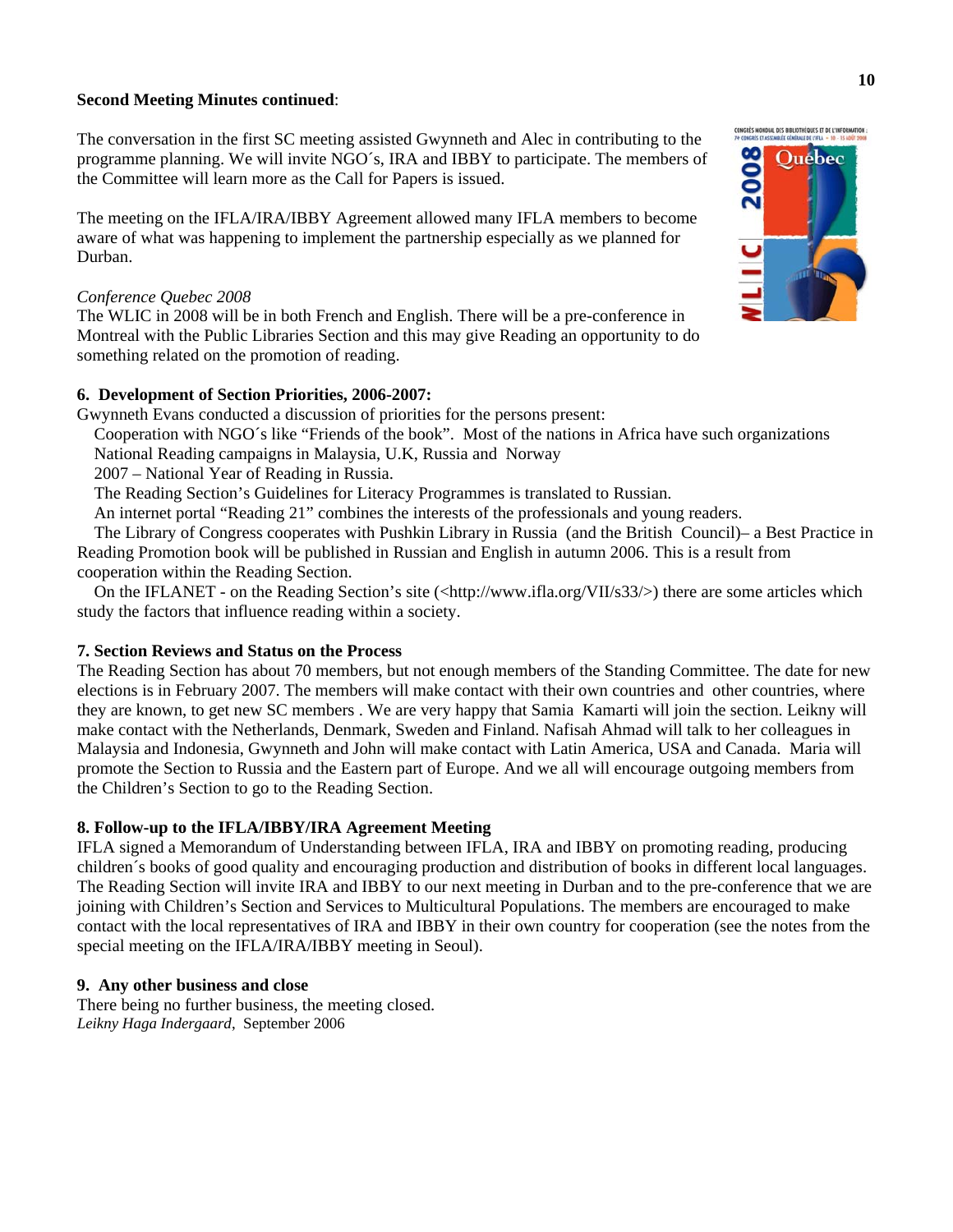# **SECTION ON READING STRATEGIC PLAN 2007-2008**

# **Mission**

The Mission of the Reading Section is to assist IFLA in effectively fulfilling one of its key professional and strategic priorities: promoting literacy, reading, and lifelong learning**.** This priority is comprehensive in its understanding of literacy, from basic literacy to information literacy, and its comprehension of reading and of lifelong learning. (See the description of this priority)

IFLA has organized all its activities within three Pillars: Society: Profession and Membership. The mandate of the Reading Section is both outwardly focused toward Society, but also supportive of both Profession and Membership

In undertaking support for and coordination of activities related to literacy, reading and lifelong learning that increase the literacy of all people, the Reading Section recognizes the importance of former President Raseroka's theme for 2003-2005: Libraries for Lifelong Literacy and also the UN Decade of Literacy 2003-2012. The Section will contribute to plans to ensure the contribution of libraries to this Decade. It also incorporates the importance of partnerships, recognized as the theme of President Byrne for 2005-2007 and the need to have Libraries on the Agenda, the theme of Incoming-President Claudia Lux.

The nature of this professional priority ensures that strong programming related to research, education and training and best practice will, by extension, support the other priorities: supporting the role of libraries in society; defending the principle of freedom of information; preserving our intellectual heritage; developing library professionals; promoting standards, guidelines and best practices; representing libraries in the technological marketplace; providing unrestricted access to information; balancing the intellectual property rights of authors with the needs of users; and promoting resource sharing.

As literacy is the foundation of the work of all division and sections, the Reading Section welcomes the opportunity to work cooperatively, both within IFLA and beyond. It is pleased to act in an advisory and resource capacity to any group wishing to know more about the role of libraries in literacy and reading promotion programmes.

# **GOALS:**

# **1. Help libraries worldwide develop projects and programmes that encourage and support literacy, reading, and lifelong learning**.

#### **Actions**

**1.1** To distribute, demonstrate and promote the use of the brochure "Library-Based Literacy Programs: Some Practical Suggestions"; to promote its translation into all of IFLA's official languages and as many national languages, as possible; to make the translations accessible on the Web; and, where possible, to support the printing of those in IFLA languages.

**1.2** To mark the UNESCO Decade of Literacy (2003-2012) and to promote the contribution and recognition of libraries in research and in the development and practice of literacy, information literacy and lifelong learning, taking into account the diversity of cultures, languages and economic and social circumstances, and supporting the theme "Libraries for Lifelong Literacy."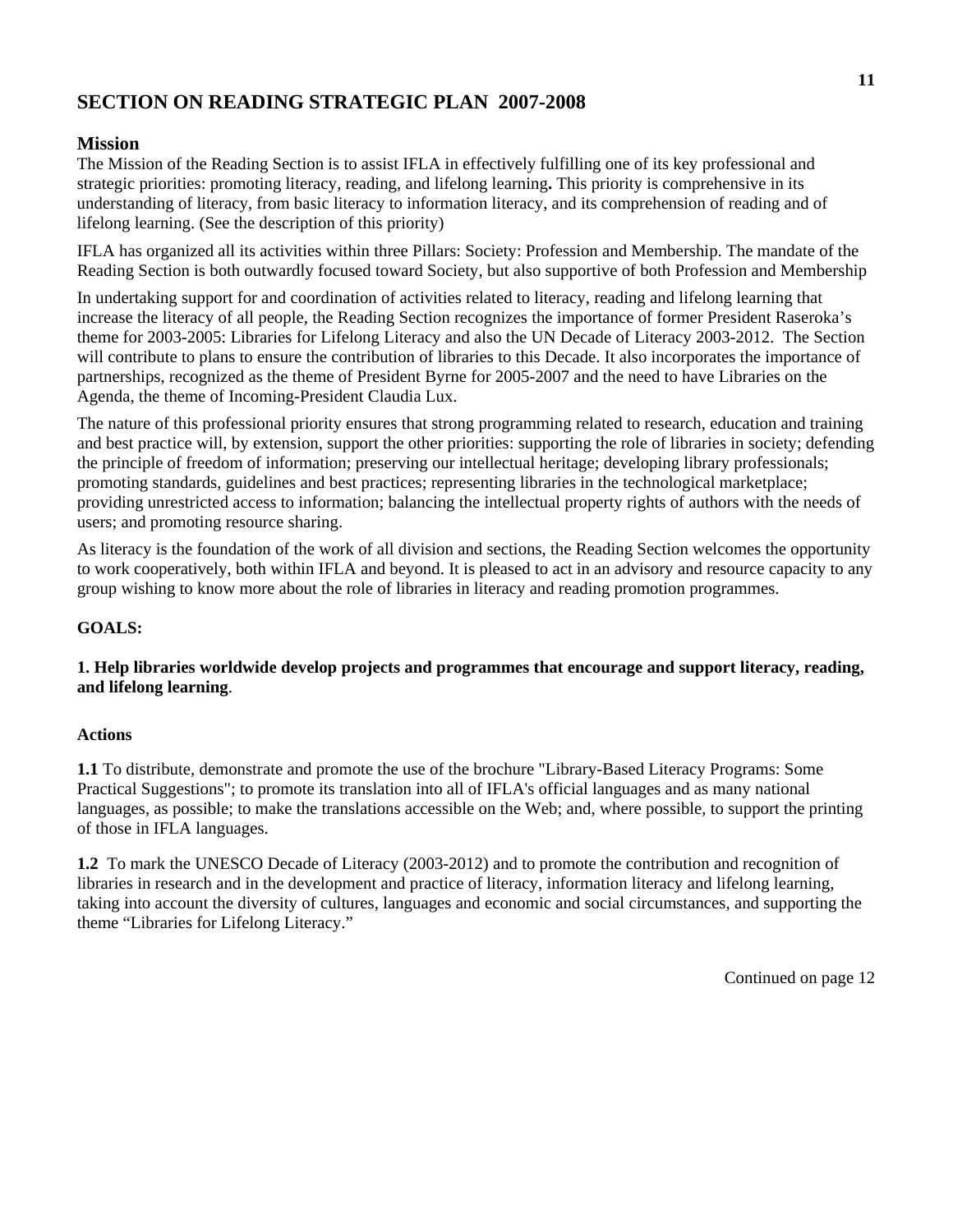## **2006-2007 STRATEGIC PLAN continued:**

**1.3** To assist IFLA in the concrete implementation of the formal Partnership Agreement with the International Reading Association (IRA) and the International Board on Books for Young People (IBBY).

**1.4** To continue to develop, share the results, and possibly expand to other nations the "Book Centers" reading promotion project launched in 2001 by Russian and U.S. reading promoters with the support of the Open Society Institute.

**1.5** To serve, through IFLANET and with links to and with other Web sites, as a resource and advocate for information about literacy and reading promotion projects/programmes and events worldwide.

# **2. Through meetings, discussion, research, publications, and widespread dissemination of information on IFLANET, encourage a better understanding of reading, literacy, and book culture in specific cultural milieus**.

## **Actions**

**2. 1** To identify and encourage the sharing of research and best practices in the sponsoring of appropriate literacy and reading events and celebrations, in cooperation with other national and international cultural, literacy, and reading organizations (e.g., marking International Literacy Day (8 September) in cooperation with the International Reading Association and its national associations and the International Literacy Network; marking World Book and Copyright Day (23 April) in cooperation with UNESCO and its national commissions; and to honour specific achievements in the worlds of literacy and reading development in cooperation with the International Book Committee, the International Board on Books for Young People (IBBY) and other groups, such as the International Reading Association and its national/regional associations).

**2.2** To continue to support and maintain "Celebrate Reading Worldwide: An Interactive Calendar of Reading Promotions" begun in 2003 as a Reading Section project and coordinated at the University of Houston, Clear Water.

**2.3** To plan an Open Session at the 2007 IFLA conference in Durban, South Africa, in cooperation with the Public Libraries and School Libraries and Resource Centres Sections, on the theme of 'Libraries in Good Health: Resources and Practices Designed to Support Community Development and Outreach in Health-related Issues.', based on the general theme of "Libraries for the Future: Progress, Development and Partnerships" and to President Byrne's theme of "Partnerships", and to contribute to the Satellite Conference, entitled 'Multicultural library Innovative services for all, with special reference to literacy, learning and linguistic diversity' in Pretoria through cooperation with Library Services to Multicultural Populations and Library Services to Children and Young Adults.

**2.4** To encourage the participation of members of IRA and IBBY and publishers and literacy agencies in the South African conferences through communication, promotion and contributions to planning the events.

**2.5** To support and take part in Division VII's Programme, when the topic is relevant.

**2.6** To promote, in cooperation with the Center for the Book in the Library of Congress, the Russian libraries and the British Council, their reading promotion "handbook" that illustrates and describes good ideas for promoting reading from around the world.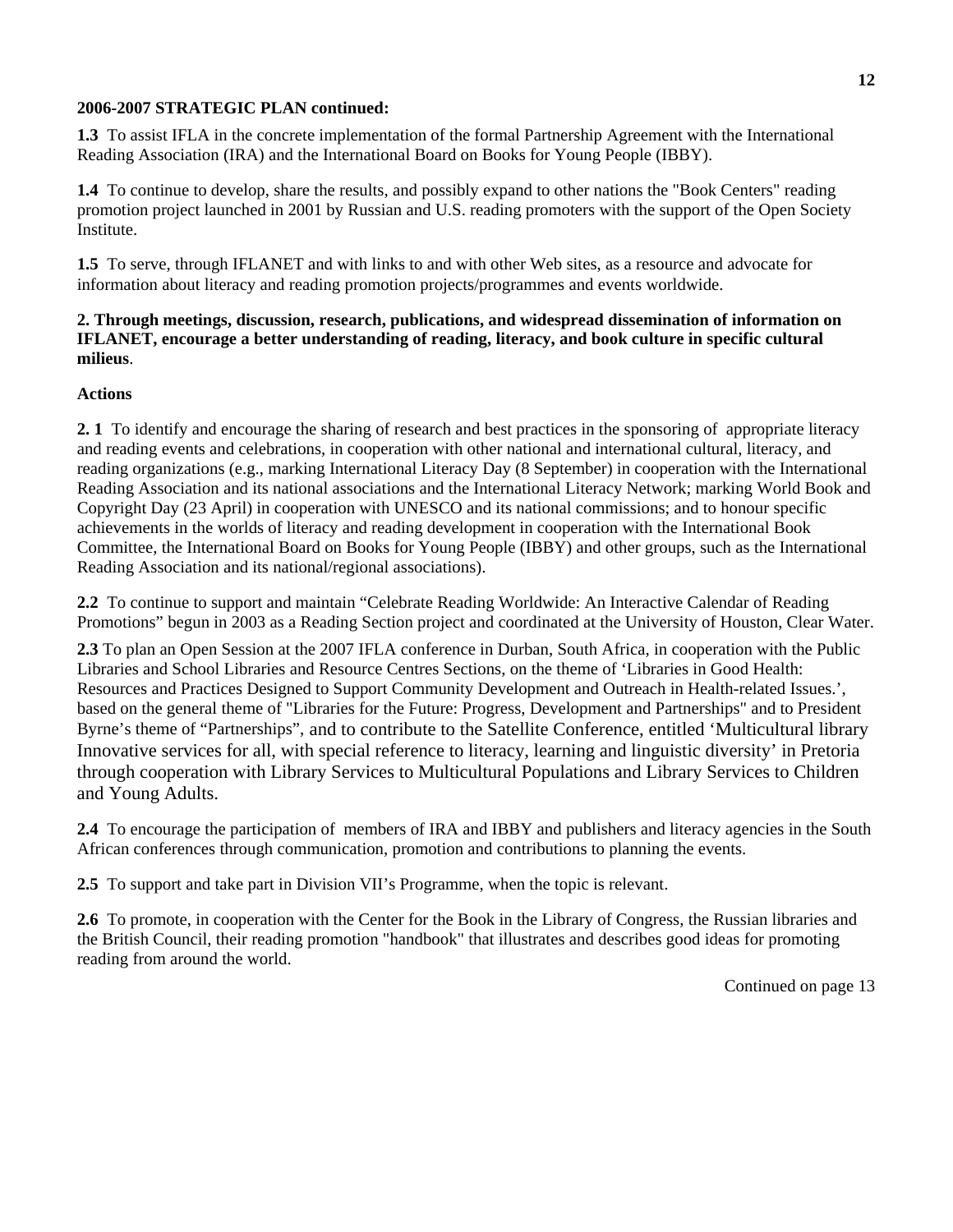# **2006-2007 STRATEGIC PLAN continued:**

# 3. M**onitor, promote, and disseminate research and research results about reading, readers, reading promotion, literacy, and library services to readers**.

# **Actions**

**3.1** Building on the Section's 2001-2002 survey of reader-centered services in public libraries, support extending the research and research methodology to Latin American libraries, in cooperation with the Latin American Section.

**3.2** To continue and strengthen the "Reports on Current Research in Reading and Literacy" column in the Section on Reading *Newsletter*.

**3.3** To ensure that the papers presented at the Reading Section's Open Session at the 2006 conference in Seoul are on IFLANET, and to encourage the publication of the papers as widely as possible in relevant journals and newsletters.

**3.4** To continue the development and implementation of a joint research project with the International Reading Association (IRA) on the hallmarks of a literate environment to support the learning and practice of literacy and the love of reading and writing.

**3.5** To explore opportunities for joint training and cooperative projects among members of the International Board on Books for Young People (IBBY) and the International Reading Association (IRA), especially in areas specifically identified in the Joint Agreement of August 2005.

**3.6** To explore opportunities for the Reading Section's participation in the IFLA Congress in Quebec City and in satellite meetings in 2008.

# **4. Increase membership on the Standing Committee and in the Section on Reading**.

## **Actions**

**4.1** To prepare and publish the Section's membership bookmark on IFLANET in as many IFLA languages as possible, and, where resources allow, to make print copies available to target members.

**4.2** To increase the Section's visibility by cooperating actively with organizations outside IFLA, such as the International Reading Association and the International Board of Books for Children (IBBY) and with IFLA units that have similar interests.

**4.3** To publicize the Section's activities and achievements systematically and encourage more IFLA institutional members to join the Section on Reading.

November 2006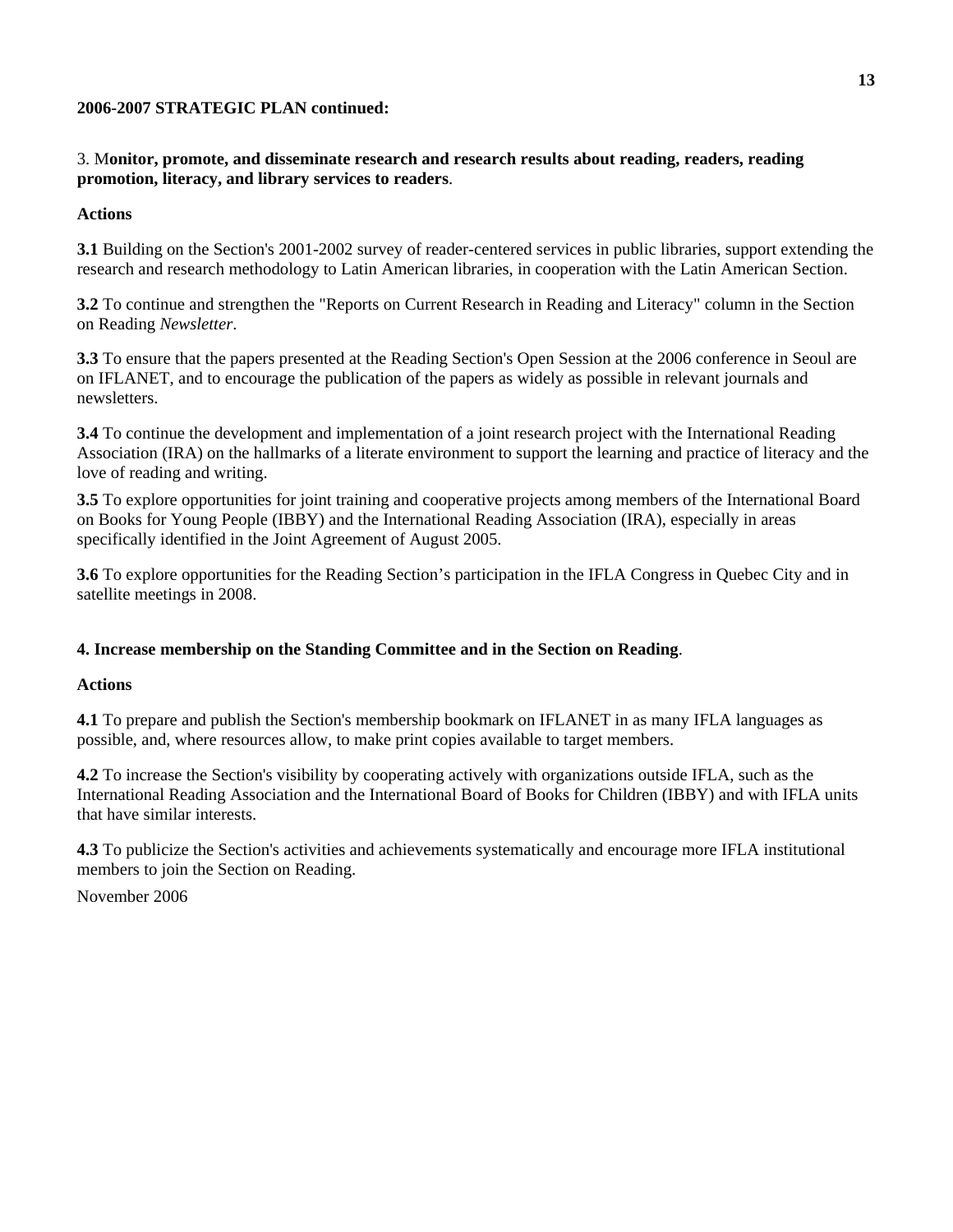#### *Bookbird: A Journal of International Children's Literature*

*Bookbird: A Journal of International Children's Literature* brings news and analyses of international literature for children to subscribers in seventy three counties. Published quarterly, it includes articles about literature, brief reviews of books, updates on professional books and events in the field, and a "Focus IBBY " section that contains news about the projects and activities of the International Board on Books for Young People, the parent organization for the journal. It is one of only a few journals focusing on international literature for children.

Most issues are open to any topic in the field of international children's literature and all issues have authors from around the world. Issue number 2 for 2006, for example, includes among others an article comparing an English with a Czech timeslip novel, one looking at young adult fiction in South Africa, one describing the Berlin International Literature Festival, and one analyzing the novels of Jostein Gaarder.

Authors of articles in this issue are from the Czech Republic, Ireland, South Africa, Norway, Germany and Switzerland. The editors, Valerie Coghlan and Siobhan Parkinson, from Ireland, said when they accepted the editorship that they wanted the journal to be lively and interesting, to appeal to "the whole community of readers interested in children's books, not just to specialists." To this end they have worked to build interest without in any way lowering the academic standards. They work in cooperation with an international Editorial Review Board, guest reviewers and correspondents, and column editors.

 Every two years, in conjunction with the Congresses of the International Board on Books for Young People, one issue of the journal is devoted to the authors and illustrators nominated for the Hans Christian Andersen award, with a special focus on the winners and finalists. Biographies of the nominees and a selected bibliography of the work of each are presented.

 Often the journal will highlight the region where the biannual congress is to be held. This September, the Congress was held in Macau. Issue number 3, 2006, of *Bookbird* is a monograph on Chinese children's literature, what the editors describe as "a sort of orientation course" on the topic. We think it is a superb reference and presents information not available elsewhere.

 Individual subscriptions to *Bookbird* are 40 US dollars for US residents; 64 Canadian dollars for Canadian residents; and 48 US dollars or 41 Euros for residents of all other countries. To subscribe, contact the University of Toronto Press – Journals Division, 5201 Dufferin Street, Toronto, Ontario, Canada M3H 5T8, or log onto their Web site, [journals@utpress.utoronto.ca](mailto:journals@utpress.utoronto.ca) . Payment may be by credit card or check made out to the University of Toronto Press.

Contributed by Joan Glazer ■

**\*\*\*\*\*\*\*\*\*\*\*\*\*\*\*\*\*\*\*\*\*\*\*\*\*\*\*\*\*\*\*\*\*\*\*\*\*\*\*\*\*\*\*\*** 

#### SEE THE SECTION ON READING BOOKMARK AT:

<http://www.ifla.org/VII/s33/pub/s33-bookmark.pdf>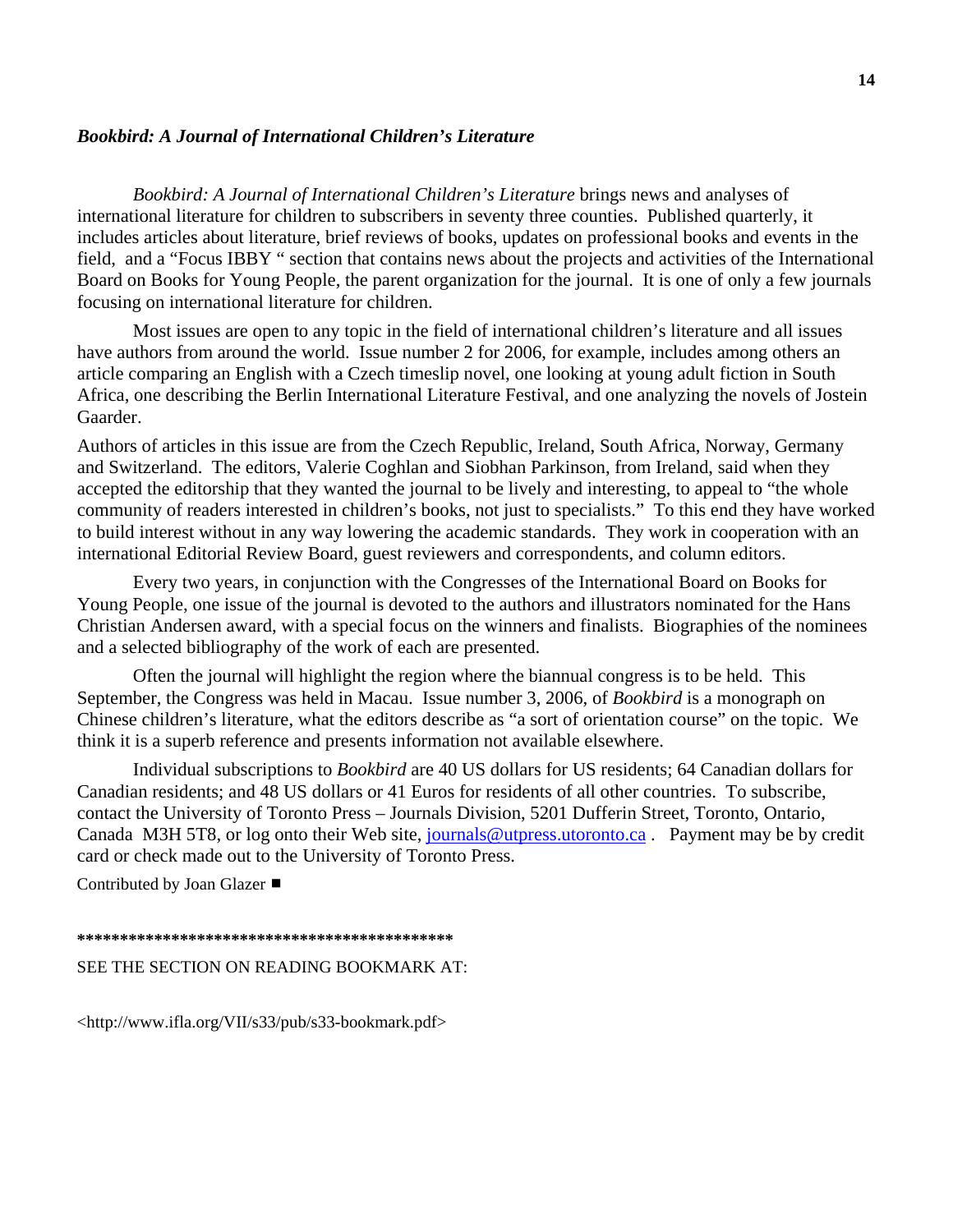# **IFLA SECTION ON READING STANDING COMMITTEE MEMBERS AND ASSOCIATE MEMBERS**

| Jeremie Desjardins    | France  | jeremie.desjardins@culture.gouv.fr      | 2003-2007 |
|-----------------------|---------|-----------------------------------------|-----------|
| Marietou Diongue Diop | Senegal | mddiop@ucad.sn                          | 2003-2007 |
| Elke Dreisbach        | Germany | elke.dreisbach@uni-hamburg.de           | 2003-2007 |
| Gwynneth Evans        | Canada  | gwynnethevans@sympatico.ca              | 2003-2007 |
| Leikny Indergaard     | Norway  | leikny.haga.indergaard@abm-utvikling.no | 2005-2008 |
| Martine Jan           | France  | mjan@cg77.fr                            | 2005-2008 |
| Justin Kiyimba        | Uganda  | kyulib@utlonline.co.ug                  | 2003-2007 |
| Maria Vedenyapina     | Russia  | mvedenyapina@pbl.ru                     | 2003-2007 |
| Alec Williams         | U.K.    | alecw@tiscali.co.uk                     | 2005-2008 |

# **Associate Members:**

| John Cole           | U.S.A. | jcole@loc.gov              |
|---------------------|--------|----------------------------|
| Elsa Ramirez        | Mexico | eramirez@servidor.unam.mx  |
| Robert Sarjant      | UK     | robert.sarjant@bookaid.org |
| <b>Briony Train</b> | UK     | $b.$ train@sheffield.ac.uk |
| Maureen White       | U.S.A. | white $@$ cl.uh.edu        |